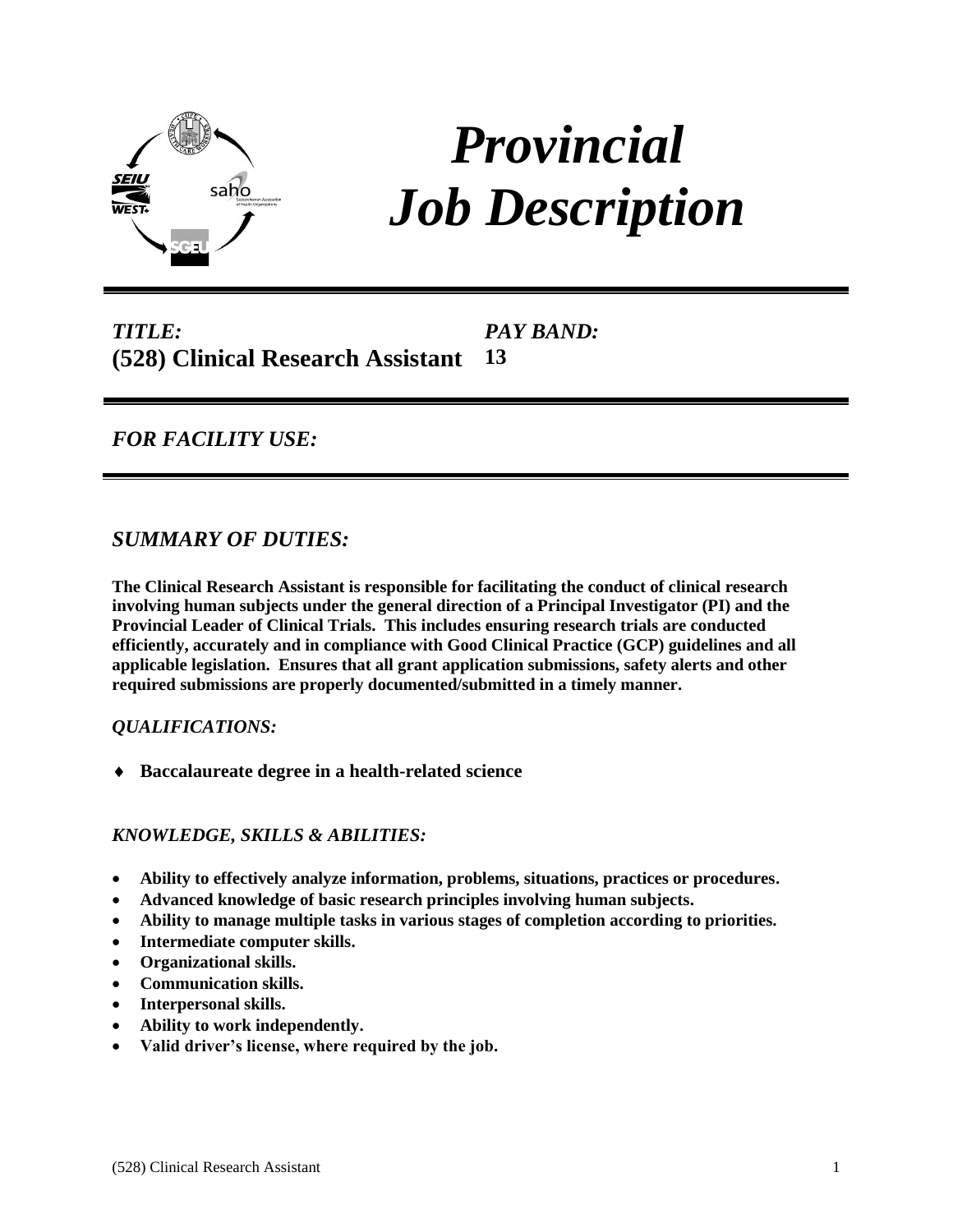# *EXPERIENCE:*

 **Previous: Twelve (12) months previous clinical research experience in an environment involving direct patient care.**

# *KEY ACTIVITIES:*

### **A. Administrative Support**

- **Assists researchers, physicians, nurses, pharmacists with trails and acts as a liaison concerning all aspects of trial management including recruitment of study participants, data collection and source documentation.**
- **Maintains all protocols relating to revisions of study design, protocol forms, drug information etc.**
- **Ensures all contracts, supplies and drugs are in place prior to initiating a study.**
- **Designs, develops and maintains study worksheets and source documentation tools.**
- **Obtains and submits biological specimens according to customs and government regulations.**
- **Monitors study compliance and meet with study sponsors during visits to review study compliance and assist in resolving any outstanding issues or findings.**
- **Maintains accurate patient logs, active patient lists, and annual regulatory requirements on all studies.**
- **Coordinates audits conducted by the Cooperative sponsor groups.**
- **Provides statistical reports as required.**

#### **B. Data Collection Management**

- **Performs literature reviews.**
- **Compiles data utilizing various computer software programs.**
- **Administers data collection tools, scores and interprets statistical analysis.**
- **Collaborates with diverse stakeholder groups to promote and carry out research activities.**
- **Interacts with patients as required to obtain or convey information regarding study or procedures and to collect data for follow up.**
- **Provides study information to patients and families as required or requested.**

#### **C. Education**

- **Assumes an active role in attending meetings and conferences that contribute to continuing education.**
- **Assists in the continuing education of study staff and affiliated unit/department involved in the research study.**
- **Provides training (instruction, work audits, etc.), leadership and guidance to new staff.**